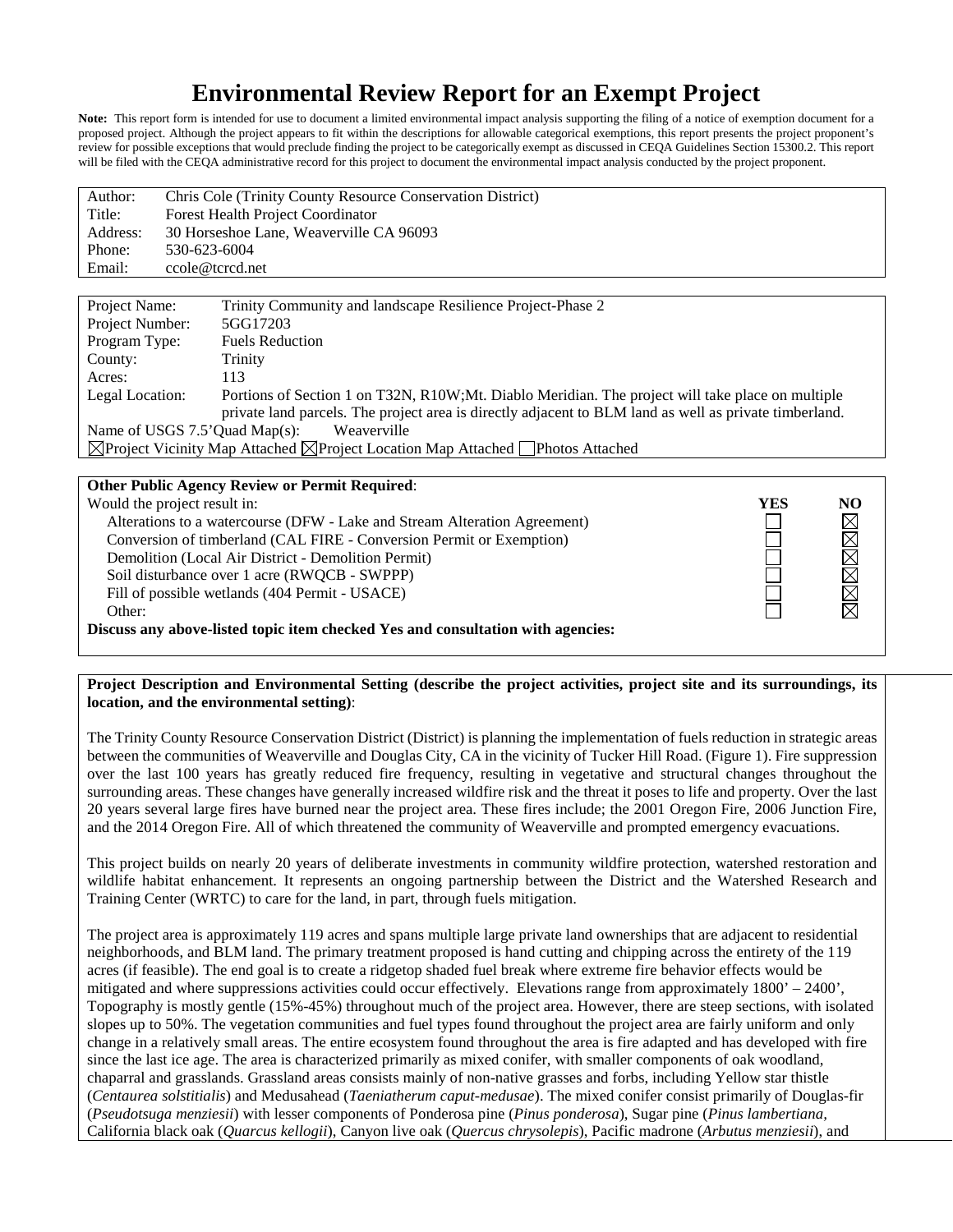Incense cedar (*Calocedrus decurrens*). The canopy is closed throughout most of the treatment area with some brush existing in openings consisting of but not limited to: Wedgeleaf ceanothus (buckbrush) (*Ceanothus cuneatus*), Greenleaf manzanita (*Arctostaphylos patula*), and Whiteleaf manzanita (*Arctostaphylos viscida*)*.*Conifers have encroached into many of the oak woodland and grassland areas, resulting in the loss of these important habitat types. Chaparral ecosystem type and/or associated species also occurs throughout some of the project area.

The proposed fuel reduction treatments involves the removal of ladder fuels and selectively thinning subdominant trees and brush to break the continuity of the fuels (vertical and horizontal continuity) to reduce rate of fire spread, duration, intensity, or crown fire. Additionally dead or dying tress that pose a threat to public health and safety will be removed as conditions warrant. The fuel reduction treatments will be accomplished with hand crews utilizing chainsaws and a tow-behind chipper that will be operated on existing roads. No heavy equipment operations are proposed and no soil disturbance is expected. All cut material will be chipped on site where feasible. Cut materials that are not feasible to be chipped (located over 100' from existing roads) will be loped and scattered to CAL FIRE standards, the lop and scatter treatment will not be utilized within 100 feet of structures, or other infrastructure. Tree boles that are too large to be chipped will be left on site for community firewood use or wildlife habitat. Burning will not be conducted as part of these projects. In the treatment areas all brush and smaller trees will be removed. Intermediate sized trees (up to 10" DBH) will be thinned to a spacing of 12-20 feet with the goal of retaining the healthiest trees with the largest crowns. Any larger trees proposed for removal (live or dead over 10" DBH) will be marked by designated staff. Limbs and branches will be removed from retained trees up to 8 feet from the ground. When hardwood sprouting has occurred they will be thinned to leave 2-3 dominant stems. All other hardwoods will be retained as long as they maintain a 20% or greater live crown ratio after the lower limbs are removed.

## **Environmental Impact Analysis**

#### **Aesthetics**

This topic does not apply to this project and was not evaluated further.

 $\boxtimes$  This topic could apply to this project, and results of the assessment are provided below:

Impacts to visual resources would be particularly small in comparison to impacts that are associated with wildland fire and accompanying suppression impacts. The project is visible mainly to the nearby residential areas where treatments occur. Some treatments may be visible to the travelling public due to the location, topography, and the type of treatment, which entails hazardous fuel reduction and chipping. Overall, the aesthetic appeal of the areas should be improved through fuel reduction treatments and will result in negligible impacts to scenic quality and visual resources as it is a small area on the landscape. Landowner privacy will be considered and maintained as directed by each participating landowner through pretreatment consultations. The project will have no significant impact on scenic vistas, scenic resources, or the existing visual character and quality of the areas. The project will not create a new source of light that would adversely affect daytime or nighttime views.

#### **Agriculture and Forest Resources**

This topic does not apply to this project and was not evaluated further.

 $\boxtimes$  Yes  $\Box$  No Would any trees be felled? If yes, discuss protection of nesting birds, if necessary.

 $\exists$  Yes  $\boxtimes$  No Would the project convert any prime or unique farmland?

 $\Box$  Yes  $\Box$  No Would the project result in the conversion of forest land or timberland to non-forest use?

 $\boxtimes$  This topic could apply to this project, and results of the assessment are provided below:

Thinning will only occur in the understory. Trees over 10 inches in DBH will not be removed unless they pose a threat to operations. Most of the trees that require thinning are between 4 and 6 inches DBH. Thinning shall not be conducted in the overstory stands.

Before any tree is felled it will be assessed for the presence of any nests. If any active nest is observed the tree will not be felled.

No healthy, mature, scenic trees will be removed by this project pursuant to section 15304 of CEQA. No impacts to agriculture and forest reserves is expected.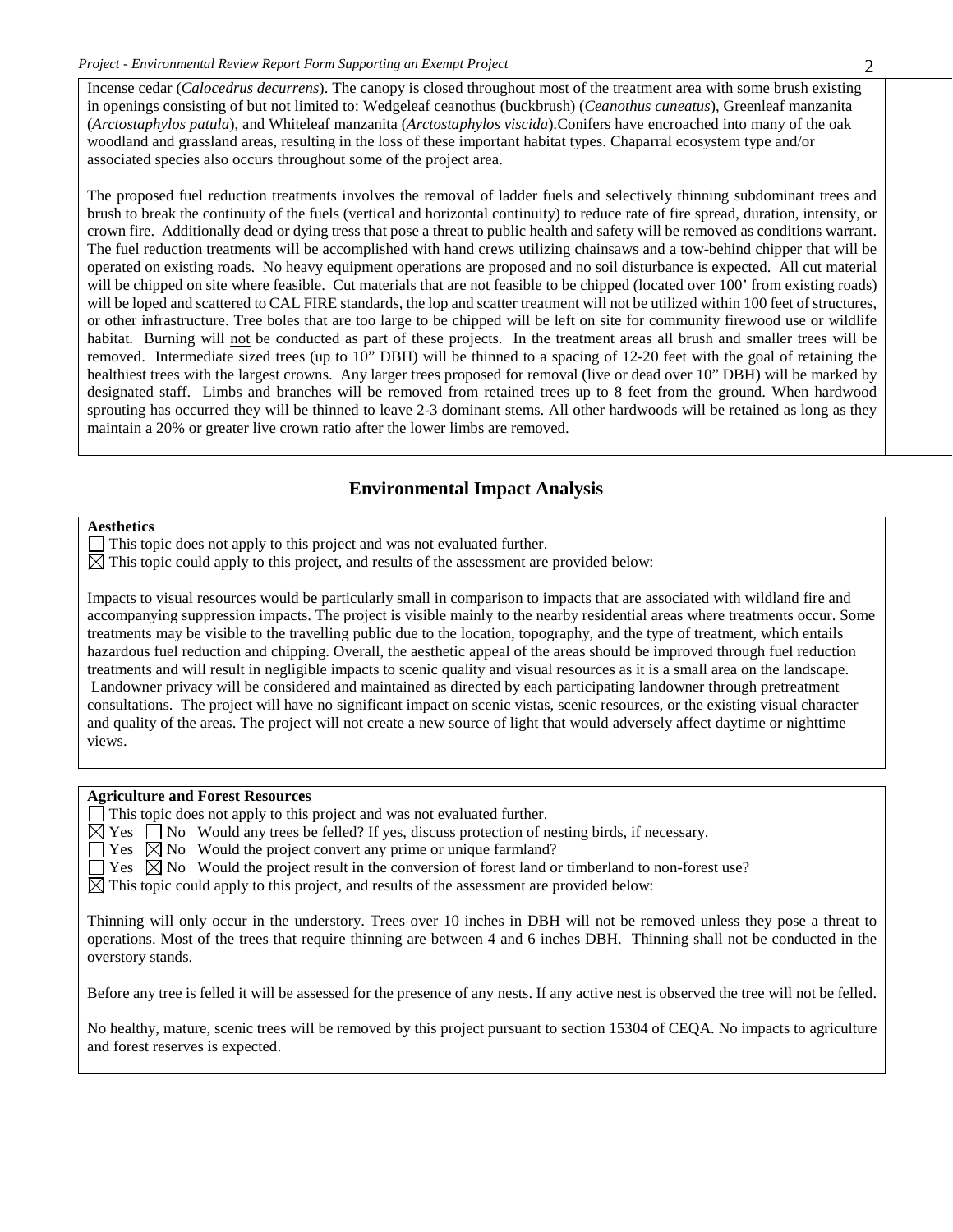#### **Air Quality**

 $\Box$  This topic does not apply to this project and was not evaluated further.

 $\boxtimes$  Yes  $\Box$  No The local Air Quality Management District guidelines for dust abatement and other air quality concerns were reviewed for this project.

 $\boxtimes$  This topic could apply to this project, and results of the assessment are provided below:

Project implementation may produce small amounts of particulates as a consequence of chipping cut vegetation. However, operations will be limited to one or two vehicles and one chipper. The processed material will be broadcast away from roads and structures. Dust abatement is not a concern since all vehicles and equipment will be operating from existing roads and stationary during operating periods. No burning is proposed, hence no smoke impacts will occur. The project will not result in any significant impact to air quality.

#### **Biological Resources**

This topic does not apply to this project and was not evaluated further.

 $\Box$  Yes  $\Box$  No Will the project potentially effect biological resources?

 $\boxtimes$  Yes  $\Box$  No Was a current California Natural Diversity Database review completed? Results discussed below:

 $\Box$  Yes  $\Box$  No Was a biological survey of the project area completed? Results discussed below:

 $\boxtimes$  This topic could apply to this project, and results of the assessment are provided below:

Queries of the California Natural Diversity Data Base (CNDDB) were conducted in December of 2020. The Weaverville quad as well as the surrounding 8 quads were queried to determine the potential occurrence of rare, threatened or endangered species and species of special concern.

The 9 quad search centered on the project area generated an occurrence report of plant and animal species. Several species were listed as "Threatened" or "Endangered". These species include; Northern Spotted Owl (*Strix occidentalis caurina*), Bald Eagle (*Haliaeetus leucocephalus*), and the foothill yellow-legged frog (*Rana Boylii*).

Additionally, In December 2019 the official species list for the project area was generated from the US Fish and Wildlife Service website (https://ecos.fws.gov/ipac). According to the US Department of Interior Fish and Wildlife Service's Information for Planning and Consultation tool (IPaC), the following federally threatened or endangered plant and animal species or their habitat were identified to possibly be found within the project area: Northern Spotted Owl (Strix occidentalis caurina), Yellow-billed Cuckoo (Coccyzus americanus), Conservation fairy shrimp (Branchinecta conservation), Vernal Pool Fairy Shrimp (Branchinecta lynchi) and the Vernal Pool Tadpole Shrimp (Lepidurus packardi).

The 9 quad CNDDB query does not indicate the presence of any CRPR list 1 or 2 species. No serpentine soils or large rock outcrops are present. Habitat exist within the project area for the foothill yellow-legged frog. This species is found in flowing streams and rivers; project activities will not occur within wetland or riparian areas so species will not be affected. A field survey was performed on January 14, 2021. No individuals of CNDDB or Forest TESP species were found Whether present or not, many native California plants are perennial herbs that have evolved with fire as a natural disturbance. The proposed treatment, in many ways, mimics a natural fire regime.

For each species above, habitat attributes were identified and analyzed to determine the likelihood of their actual presence within the project area. Consideration was also given to the proposed project activities and the likelihood of any significant adverse impacts to any listed or non-listed species as a result of those activities. The proposed understory thinning will not remove potential nesting structure associated with nesting bird species.

Habitat for the species listed below are not present in areas that will receive treatment. Additionally, the CNDDB query did not list any occurrences within 2.5 miles of the project area. Therefore, this project will have no significant adverse impacts to these species, and they were not considered further.

| Northern Spotted Owl | Yellow-billed cuckoo      | Vernal Pool Tadpole Shrimp |
|----------------------|---------------------------|----------------------------|
| <b>Bald Eagle</b>    | Conservation fairy shrimp | Vernal Pool Fairy Shrimp   |
|                      |                           |                            |
|                      |                           |                            |
|                      |                           |                            |
|                      |                           |                            |

Only one terrestrial wildlife species, the Northern Spotted Owl (Strix occidentalis caurina) (NSO), is federally listed for this area and occurs near the project area.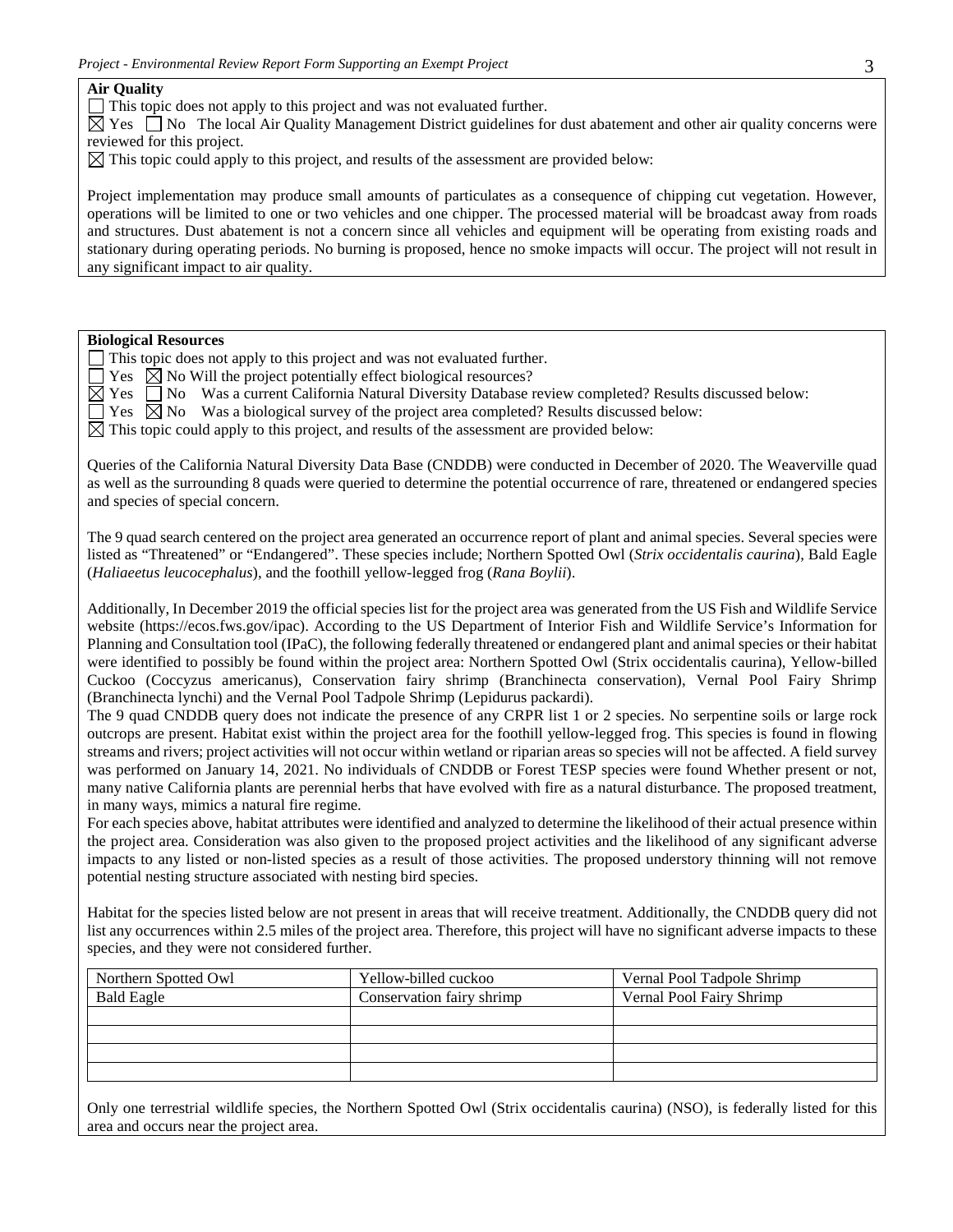The potential effects analyzed regarding this species are:

- Disturbance and direct harm from noise or activity related to project implementation.
- Modification or removal of suitable habitat resulting in effects to NSO.
- Modification or removal of suitable habitat resulting in effects to designated Critical Habitat.

#### **Direct Harm/Disturbance**

Nearest critical habitat exist 2.1 miles away nearest activity center 1.4 miles away with the nearst nest site 4 miles away. Due to the distances it is assumed that no NSO are present or adjacent to the treatment area so LOP's are not warrented.

#### **Habitat Modification**

No nesting/roosting or foraging habitat was observed within or directly adjacent to any of the treatment areas. Since proposed activities are limited to thinning of small diameter trees and brush, effects to overstory in dispersal habitats are expected to be minimal or non-existent, and project activities are not expected to affect the ability for NSO to disperse throughout the project area.

As a result of these measures, project activities are very unlikely to cause any larger changes in the quantity, availability or distribution of prey species that would alter normal NSO behavior patterns or the likelihood of NSO survival or reproductive success. It is therefore determined that the activities associated with this project will have no effect on NSO or NSO habitat suitability.

#### **Critical Habitat Modification**

This project will occur entirely on private lands which excluded from designation as Critical Habitat for this species. Therefore, no NSO Critical Habitat will be affected, and the appropriate determination for effects to Critical Habitat is "no effect." No significant adverse impacts are expected for to the Northern Spotted Owl as a result of project activities.

No impacts to Biological resources are expected.

#### **Cultural Resources/Tribal Cultural Resources**

 $\Box$  This topic does not apply to this project and was not evaluated further.

Yes  $\boxtimes$  No Was a current archaeological records check completed? Results discussed below:

 $\Box$  Yes  $\boxtimes$  No Was a professional archaeologist consulted? Results discussed below:<br> $\Box$  Yes  $\boxtimes$  No Was an archaeological survey of the project area completed? Results c

- $\boxtimes$  No Was an archaeological survey of the project area completed? Results discussed below:<br> $\boxtimes$  No Will the project effect any historic, archaeological or tribal cultural resources?
- $\gamma$  Yes  $\boxtimes$  No Will the project effect any historic, archaeological or tribal cultural resources?

This topic could apply to this project, and results of the assessment are provided below:

No burning or ground disturbing activities are proposed with this project. Therefore, no archaeological record check or cultural survey is required. The project will have no significant impact on cultural resources.

#### **Energy**

 $\boxtimes$  This topic does not apply to this project and was not evaluated further.

This topic could apply to this project, and results of the assessment are provided below:

This section does not apply to this project as the proposed treatments will not affect energy efficiency in any way. No energy will be produced or altered, the project will not result in any unnecessary energy consumption. No effect to energy is anticipated.

#### **Geology and Soils**

 $\Box$  This topic does not apply to this project and was not evaluated further.

 $\boxtimes$  This topic could apply to this project, and results of the assessment are provided below: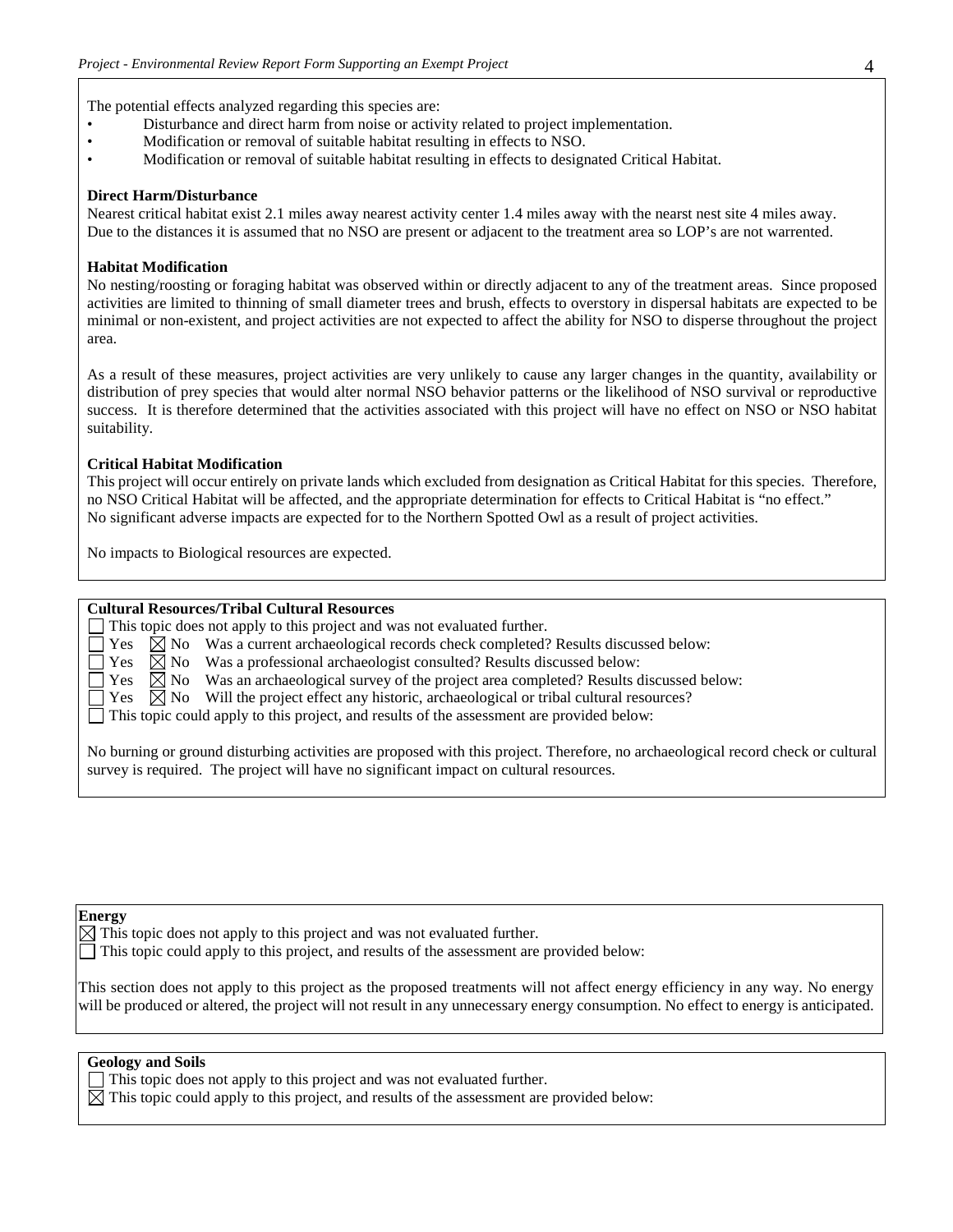The proposed project should not result in significant adverse impacts to slope stability or soil productivity due to the following conditions and project parameters:

- The project area does not contain any known unstable areas.
- Only hand crews will be used for this project. Additionally, the entire overstory stand, and most of the understory stand will be retained.

No impacts related to geology and soils is anticipated.

#### **Greenhouse Gas Emissions**

This topic does not apply to this project and was not evaluated further.

 $\Box$  Yes  $\boxtimes$  No Would the project generate significant greenhouse gas (GHG) emissions?

 $\Box$  Yes  $\boxtimes$  No Would these GHG emissions result in a significant impact on the environment? Discuss below:

 $\Box$  Yes  $\Box$  No Would the project conflict with an applicable plan, policy or regulation adopted for the purpose of reducing the emissions of greenhouse gases? Discuss below:

A small amount of GHG emissions will result from vehicle traffic going to and from the project site, as well as the operation of a diesel chipper and gas chainsaws. However, the amount of GHGs released would be negligible in comparison to those released by a catastrophic wildfire. This project mitigates the risk of catastrophic wildfire and any associated GHG emissions. In addition, selective thinning of codominant and subdominant trees will release the remaining conifers and hardwoods, resulting in an increased rate of carbon sequestration over a longer temporal scale. Implementation of this project will likely result in a net reduction of GHG emissions and will not conflict with CA AB32.

### **Hazards and Hazardous Materials**

This topic does not apply to this project and was not evaluated further.

 $\boxtimes$  This topic could apply to this project, and results of the assessment are provided below:

Safety hazards could result during the operations phase through the use of, chainsaws, and chippers. All necessary precautions will be implemented to ensure personnel safety. These precautions include proper training and the use of personal protective equipment (PPE).

This project will require the use of two cycle fuel and diesel fuel to operate equipment. A hazardous materials endorsement will not be required. Equipment will be refueled only on existing roads or at least 100ft from water ways.

#### **Hydrology and Water Quality**

- This topic does not apply to this project and was not evaluated further.
- $\Box$  Yes  $\Box$  No Will the project potentially affect any watercourse or body of water?
- $\Box$  This topic could apply to this project, and results of the assessment are provided below:

No watercourses exist within the treatment area.

### **Land Use and Planning**

 $\boxtimes$  This topic does not apply to this project and was not evaluated further.

This topic could apply to this project, and results of the assessment are provided below:

This section does not apply as the project will not change or conflict with and any land use plan, policy, or regulation. No effect is anticipated.

## **Mineral Resources**

 $\boxtimes$  This topic does not apply to this project and was not evaluated further.

This topic could apply to this project, and results of the assessment are provided below:

This section does not apply as there are no known mineral resources found within the treatment area, no effect is anticipated as a result of this project.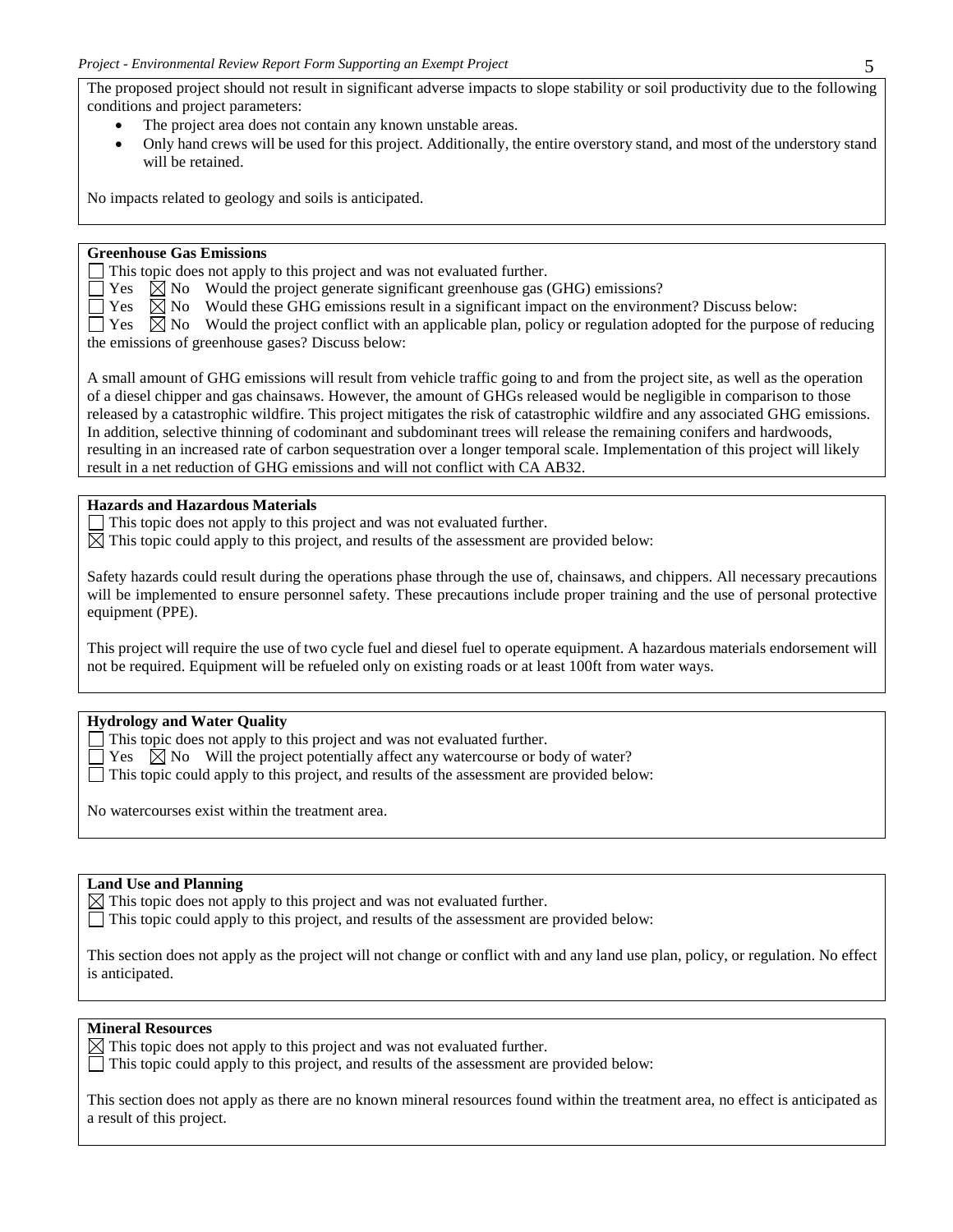#### **Noise**

This topic does not apply to this project and was not evaluated further.

 $\boxtimes$  This topic could apply to this project, and results of the assessment are provided below:

Vegetation treatment will require the use of chainsaws and a chipper, which will generate noise that may be audible to landowners within and near the project areas. However, work will occur during the business week and residents have been informed of the nature of work and the associated noise. In addition, the project areas are surrounded by private properties, where chainsaws and other internal combustion engines are regularly operating. This project will not significantly increase adverse noise levels.

#### **Population and Housing**

 $\overline{\boxtimes}$  This topic does not apply to this project and was not evaluated further.

This topic could apply to this project, and results of the assessment are provided below:

This section does not apply as project components (fuel reduction/prescribed burning) are not related to population and housing, there will be no effect.

#### **Public Services**

 $\boxtimes$  This topic does not apply to this project and was not evaluated further.

This topic could apply to this project, and results of the assessment are provided below:

This section does not apply as project components will not impact or change any public services, or fire/police protection and their ability to respond and perform. No effect is anticipated.

#### **Recreation**

 $\boxtimes$  This topic does not apply to this project and was not evaluated further.

This topic could apply to this project, and results of the assessment are provided below:

No impacts to recreation is anticipated.

#### **Transportation and Traffic**

 $\Box$  This topic does not apply to this project and was not evaluated further.

 $\boxtimes$  This topic could apply to this project, and results of the assessment are provided below:

This project will generate an insignificant amount of road traffic from work crews and project management. This project will not generate road blockages or impede ingress or egress to or from the treatment areas. No impacts to transportation and traffic is anticipated.

#### **Utilities and Service Systems**

This topic does not apply to this project and was not evaluated further.

 $\boxtimes$  This topic could apply to this project, and results of the assessment are provided below:

Several power and utility lines run through the project footprint. No trees will be felled that could threaten the power and utility lines. No effect is anticipated.

#### **Wildfire**

This topic does not apply to this project and was not evaluated further.

 $\boxtimes$  This topic could apply to this project, and results of the assessment are provided below:

The completion of this project will create a ridgetop fuel break where fire effects would be mitigated and suppression activities could potentially occur effectively.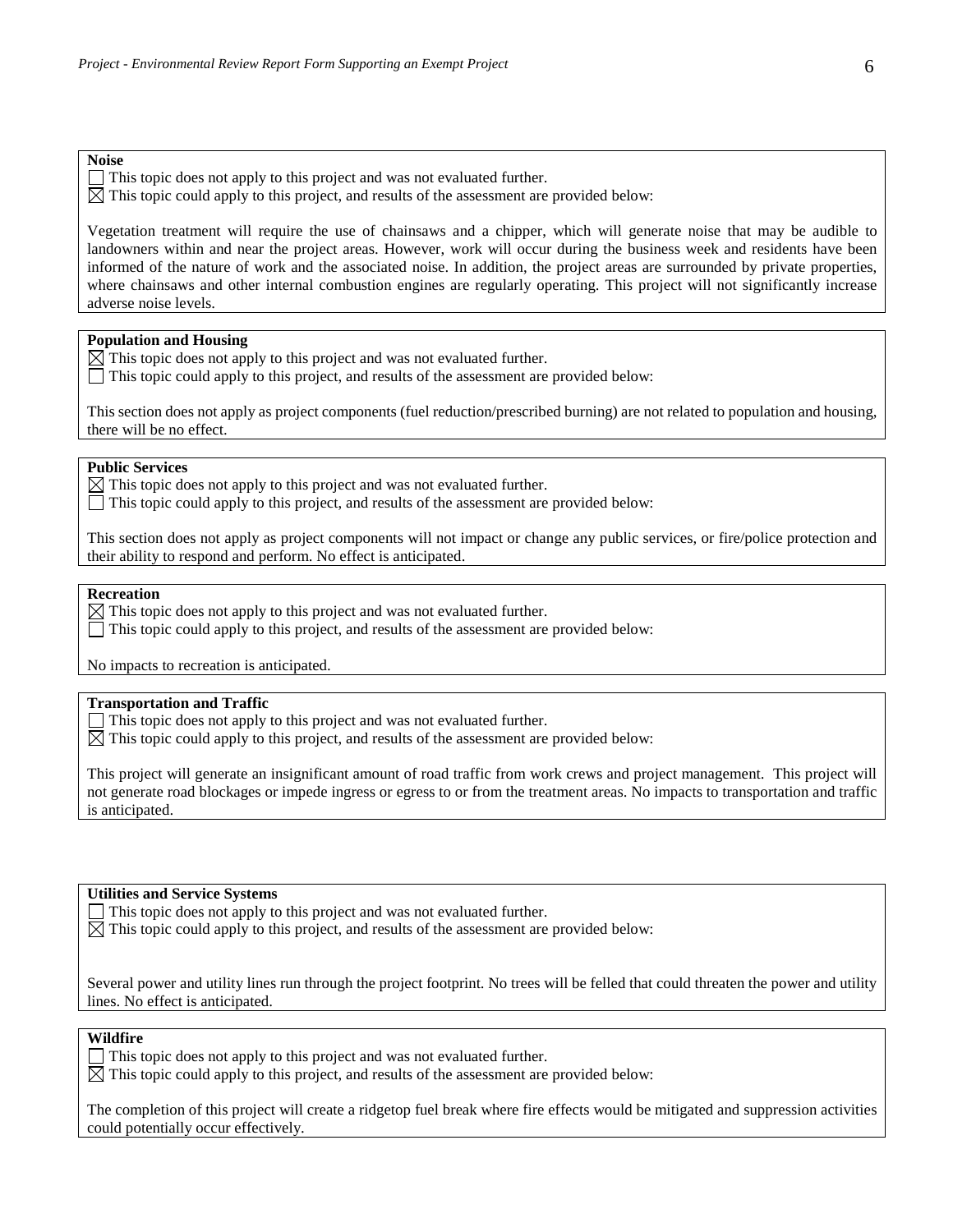# **Changes Made to Avoid Environmental Impacts:**

N/A

# **Mandatory Findings of Significance: YES NO**

(a) Does the project have the potential to degrade the quality of the environment, substantially reduce the habitat of a fish or wildlife species, cause a fish or wildlife population to drop below self-sustaining levels, threaten to eliminate a plant or animal community, reduce the number or restrict the range of a rare or endangered plant or animal, or eliminate important examples of the major periods of California history or prehistory?

(b) Does the project have impacts that are individually limited, but cumulatively considerable? "Cumulatively  $\Box$ considerable" means that the incremental effects of a project are considerable when viewed in connection with the effects of past projects, the effects of other current projects, and the effects of probably future projects.

 $\Box$ (c) Does the project have environmental effects which will cause substantial adverse effects on human beings, either directly or indirectly?

**Justification for Use of a Categorical Exemption (discuss why the project is exempt, cite exemption number(s), and describe how the project fits the class):** The proposed project qualifies for a Categorical Exemption under CEQA Guidelines Section 15304. Pursuant to Section 15304, Class 4 consists of minor private alterations of vegetation which do not involve removal of healthy, mature, scenic trees.

No exceptions apply which would preclude the use of a Notice of Exemption for this project. The project consists of minor treatments to land and vegetation in the form of hand thinning and chipping via hand crews. The activities do not result in the taking of endangered, rare, or threatened plant or animal species, or sedimentation to surface waters. This project will not convert forestland to non-forest uses, and all treated vegetation will have the ability to grow back. No significant environmental impact would occur to aesthetics, agriculture and forestland/timberland, air quality, biological resources, cultural resources, geology and soils, greenhouse gas emissions, hazards and hazardous materials, hydrology and water quality, land use planning, mineral resources, noise, population and housing, public services, recreation, transportation/traffic, utilities and service systems, or to wildfire.

#### **Conclusion:**

 $\boxtimes$  After assessing potential environmental impacts and evaluating the description for the various classes of categorical exemptions to CEQA, the project proponent has determined that the project fits within one or more of the exemption classes and no exceptions exist at the project site which would preclude the use of this exemption. The project proponent considered the possibility of (a) sensitive location, (b) cumulative impact, (c) significant impact due to unusual circumstances, (d) impacts to scenic highways, (e) activities within a hazardous waste site, and (f) significant adverse change to the significance of a historical resource. A notice of exemption will be filed.

After assessing potential environmental impacts and evaluating the description for the various classes of categorical exemptions to CEQA, the project proponent has determined that the project does not fit within the description for the various exemption classes or has found that exceptions exist at the project site that precludes the use of a categorical exemption for this project. Additional environmental review will be conducted and the appropriate CEQA document used may be a negative declaration or a mitigated negative declaration.

 $\boxtimes$ 

 $\boxtimes$ 

 $\perp$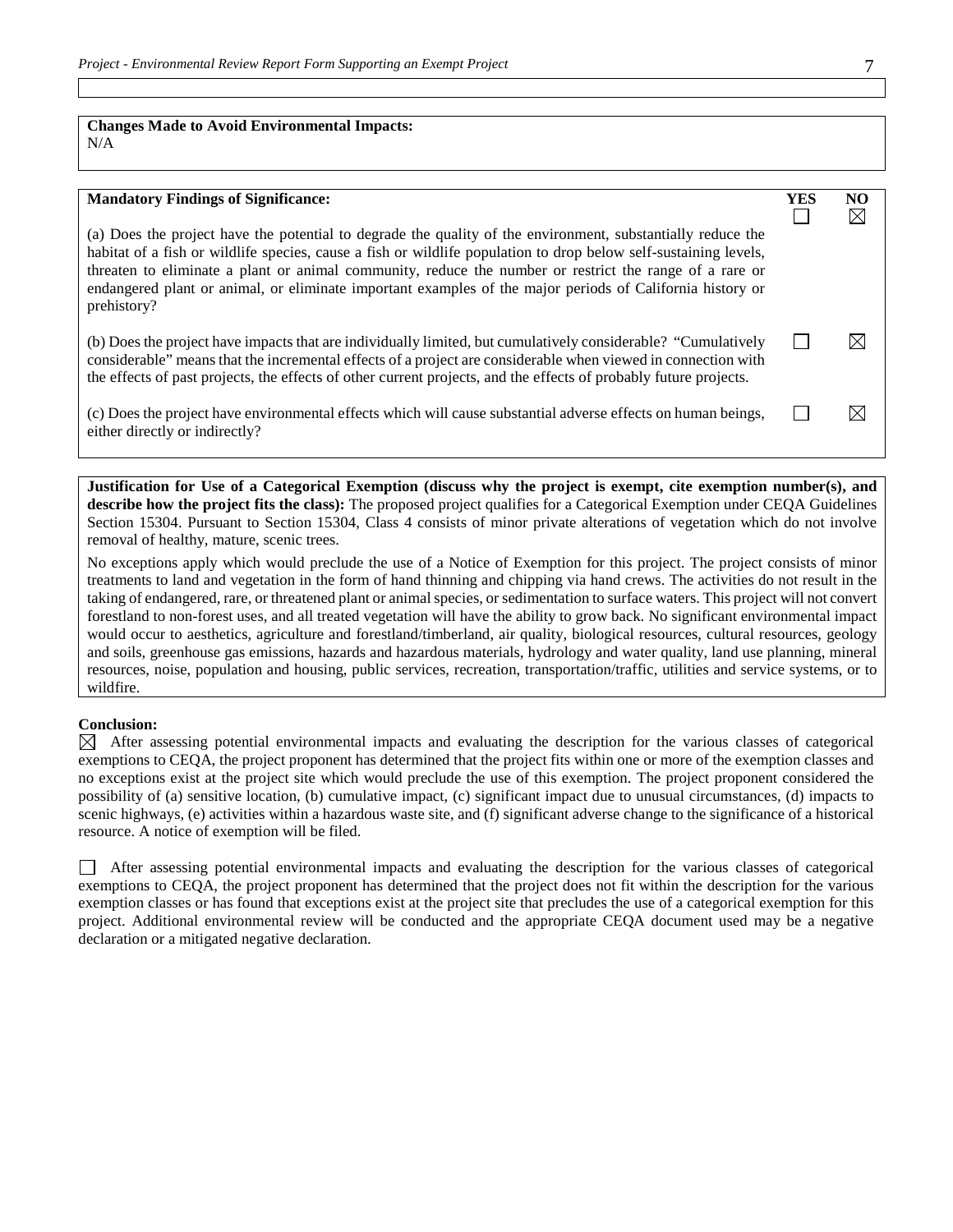# Figure 1: Project Vicinity Map